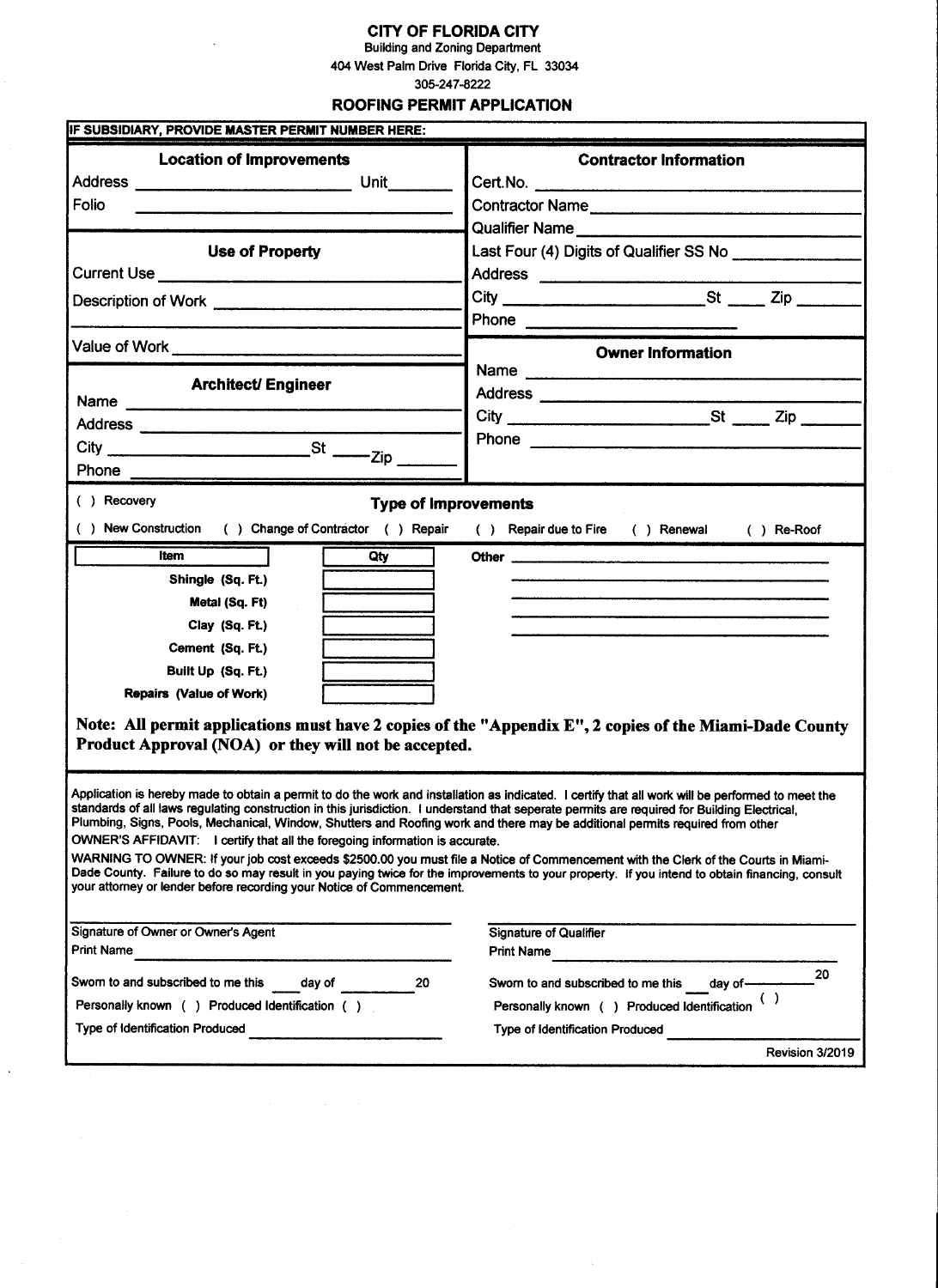High Velocity Hurricane Zone Uniform Roofing Application Form for Miami-Dade County

### **INSTRUCTION PAGE**

### COMPLETE THE NECESSARY SECTIONS OF THE UNIFORM ROOFING PERMIT APPLICATION FORM AND ATTACH THE REQUIRED DOCUMENTS BELOW:

| <b>Roof System</b>        | <b>Required Sections of the Permit</b><br><b>Application Form</b> | <b>Attachments Required See List</b><br><b>Below</b> |  |
|---------------------------|-------------------------------------------------------------------|------------------------------------------------------|--|
| Low Slope Application     | A, B, C                                                           | 1, 2, 3, 4, 5, 6, 7                                  |  |
| <b>Asphaltic Shingles</b> | A, B, D                                                           | 1,2,4,5,6,7                                          |  |
| Concrete or Clay Tile     | A,B,D,E                                                           | 1, 2, 3, 4, 5, 6, 7                                  |  |
| Metal Roofs               | A, B, D                                                           | 1, 2, 3, 4, 5, 6, 7                                  |  |
| Wood Shingles and Shakes  | A,B,D                                                             | 1, 2, 4, 5, 6, 7                                     |  |
| Other                     | As Applicable                                                     | 1, 2, 3, 4, 5, 6, 7                                  |  |

## **ATTACHMENTS REQUIRED:**

| 1. | <b>Fire Directory Listing Page</b>                                       |
|----|--------------------------------------------------------------------------|
| 2. | From Product Approval:                                                   |
|    | <b>Front Page</b>                                                        |
|    | <b>Specific System Description</b>                                       |
|    | <b>Specific System Limitations</b>                                       |
|    | <b>General Limitations</b>                                               |
|    | <b>Applicable Detail Drawings</b>                                        |
| 3. | Design calculations per Chapter 16, or if applicable, RAS 127 or RAS 128 |
| 4. | <b>Other Component Product Approval</b>                                  |
| 5. | <b>Municipal Permit Application</b>                                      |
| 6. | Owner's Notification for Roofing Considerations (Reroofing Only)         |
| 7. | Any Required Roof Testing / Calculation Documentation                    |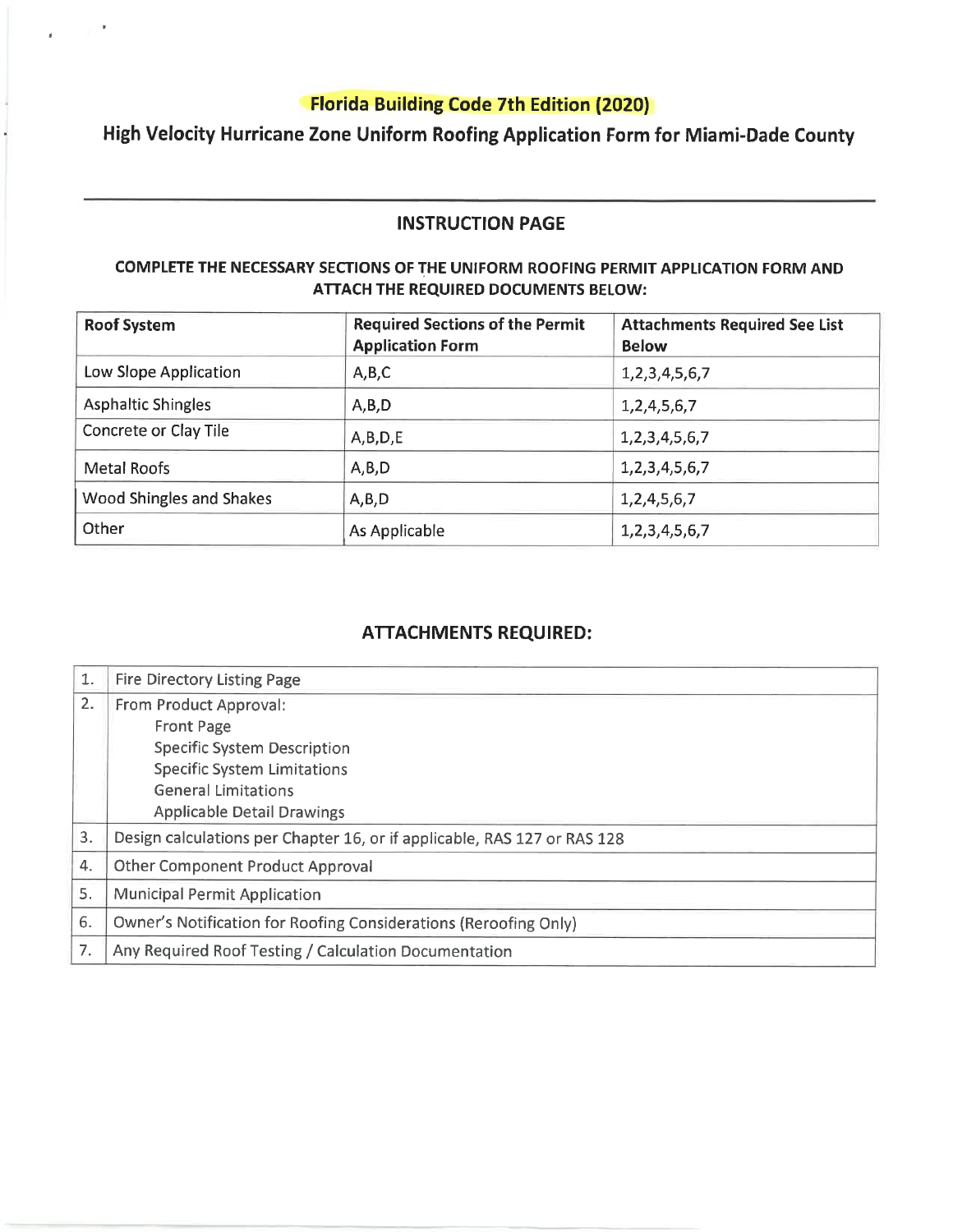## High Velocity Hurricane Zone Uniform Roofing Application Form for Miami-Dade County

**Section A (General Information)** 

|                                        | Process Number: ______________<br>Master Permit Number: _____________ |                                                                                                                                                                                                                                                    |                                   |                               |  |  |
|----------------------------------------|-----------------------------------------------------------------------|----------------------------------------------------------------------------------------------------------------------------------------------------------------------------------------------------------------------------------------------------|-----------------------------------|-------------------------------|--|--|
|                                        |                                                                       |                                                                                                                                                                                                                                                    |                                   |                               |  |  |
|                                        |                                                                       |                                                                                                                                                                                                                                                    |                                   |                               |  |  |
|                                        |                                                                       | <b>ROOF CATEGORY</b>                                                                                                                                                                                                                               |                                   |                               |  |  |
| $\Box$ Low Slope                       |                                                                       | $\Box$ Mechanically Fastened Tile                                                                                                                                                                                                                  | $\Box$ Mortar / Adhesive Set Tile |                               |  |  |
| $\Box$ Asphaltic Shingles              |                                                                       | $\Box$ Metal Panel/ Shingles                                                                                                                                                                                                                       |                                   | $\Box$ Wood Shingles / Shakes |  |  |
|                                        |                                                                       | <b>ROOF TYPE</b>                                                                                                                                                                                                                                   |                                   |                               |  |  |
| □ New Roof                             | $\Box$ Repair                                                         | $\Box$ Maintenance                                                                                                                                                                                                                                 | $\Box$ Reroofing                  | $\Box$ Recovering             |  |  |
|                                        |                                                                       | <b>ROOF SYSTEM INFORMATION</b>                                                                                                                                                                                                                     |                                   |                               |  |  |
| Low Slope Roof Area (ft <sup>2</sup> ) |                                                                       | Steep Sloped Roof Area (ft <sup>2</sup> )                                                                                                                                                                                                          |                                   | Total $(ft2)$                 |  |  |
|                                        |                                                                       | Sketch Roof Plan: Illustrate all levels and sections, roof drains, scuppers, overflow scuppers and overflow drains. Include<br>dimensions of sections and levels, clearly identify dimensions of elevated pressure zones and location of parapets. |                                   |                               |  |  |
|                                        |                                                                       |                                                                                                                                                                                                                                                    |                                   |                               |  |  |
|                                        |                                                                       |                                                                                                                                                                                                                                                    |                                   |                               |  |  |
|                                        |                                                                       |                                                                                                                                                                                                                                                    |                                   |                               |  |  |
|                                        |                                                                       |                                                                                                                                                                                                                                                    |                                   |                               |  |  |
|                                        |                                                                       | Laboration in the company of the condition of the problem in the condition of the condition of the condition of the condition of the condition of the condition of the condition of the condition of the condition of the cond                     |                                   |                               |  |  |
|                                        |                                                                       | and the computation of code and computers and the maximal code to the maximal to the                                                                                                                                                               |                                   |                               |  |  |
|                                        |                                                                       |                                                                                                                                                                                                                                                    |                                   |                               |  |  |
|                                        |                                                                       |                                                                                                                                                                                                                                                    |                                   |                               |  |  |
|                                        |                                                                       |                                                                                                                                                                                                                                                    |                                   |                               |  |  |
|                                        |                                                                       |                                                                                                                                                                                                                                                    |                                   |                               |  |  |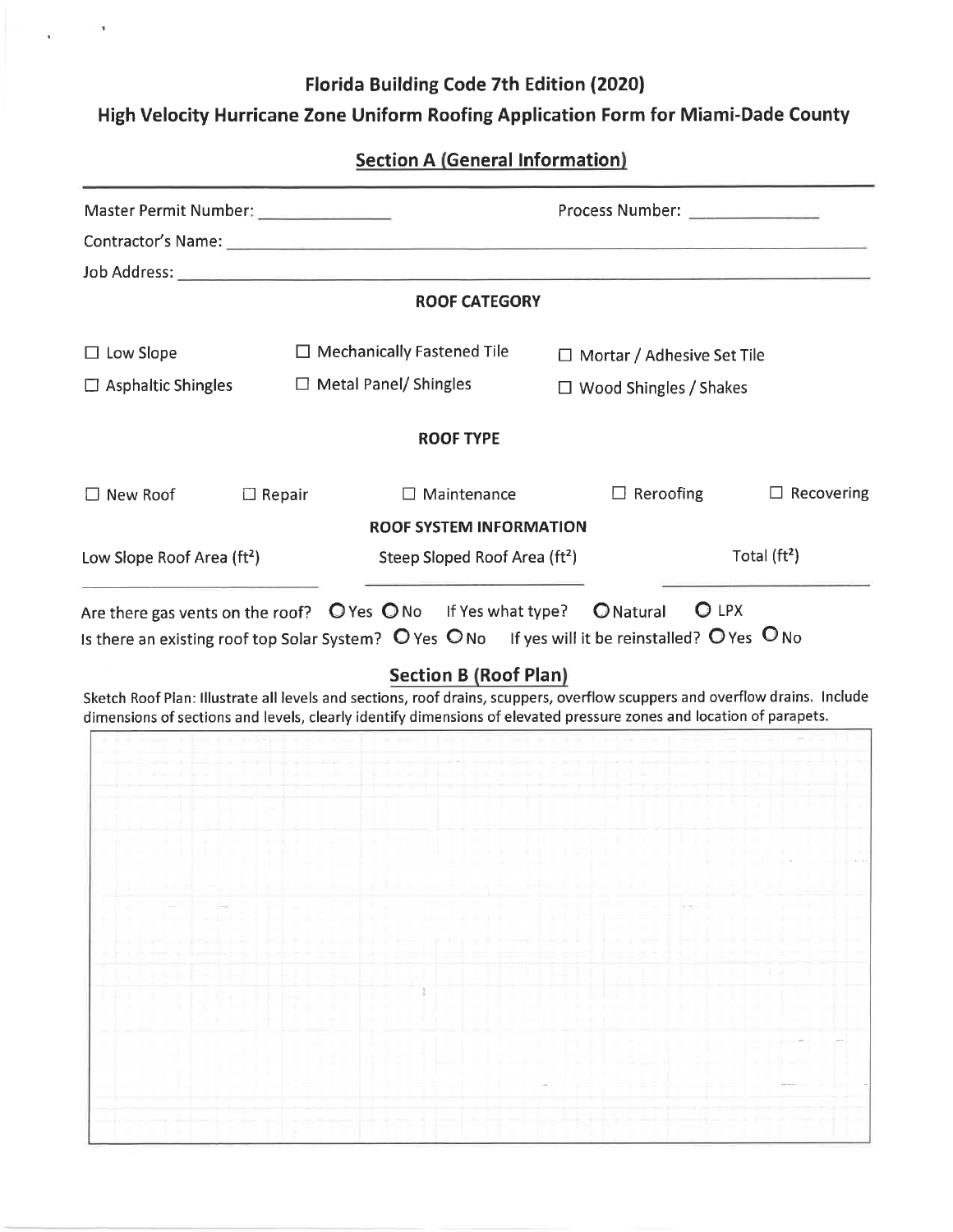High Velocity Hurricane Zone Uniform Roofing Application Form for Miami-Dade County

| <b>Section C (Low Sloped Roof Systems)</b>                                                         |                                                                                                                                                                                                                 |  |  |
|----------------------------------------------------------------------------------------------------|-----------------------------------------------------------------------------------------------------------------------------------------------------------------------------------------------------------------|--|--|
| Fill in Specific Roof Assembly Components and Identify<br>manufacturer                             | Top Ply Fastener/ Bonding Material:                                                                                                                                                                             |  |  |
| (If a component is not used, identify as "NA")                                                     | Surfacing:                                                                                                                                                                                                      |  |  |
| Design Wind Pressures, from RAS 128 or Calculations:                                               | Fastener Spacing for Anchor/Base Sheet Attachment:                                                                                                                                                              |  |  |
| Zone 1: ________ Zone 1: _________ Zone 2: _______                                                 | Zone 1' ______ " oc @ Laps, # Rows ______ @ ______ " oc                                                                                                                                                         |  |  |
|                                                                                                    | Zone 1 ______ " oc @ Laps, # Rows ______ @______ " oc                                                                                                                                                           |  |  |
| Max. Design Pressure, from the specific product                                                    | Zone 2 _______ " oc @ Laps # Rows ________ @ ______ " oc                                                                                                                                                        |  |  |
|                                                                                                    | Zone 3 ______ " oc @ Laps, # Rows ______ @ _____ " oc                                                                                                                                                           |  |  |
|                                                                                                    | <b>Number of Fasteners Per Insulation Board</b>                                                                                                                                                                 |  |  |
| Slope: North Commission (North Commission)                                                         | Zone 1: ______ Zone1: ______ Zone 2: ______ Zone 3: _____                                                                                                                                                       |  |  |
|                                                                                                    |                                                                                                                                                                                                                 |  |  |
| Anchor/ Base Sheet Fastener/ Bonding Material:                                                     | <b>Illustrated Components Noted and Details as Applicable:</b><br>Woodblocking, Gutter, Edge Termination, Stripping, Flashing,<br>Continuous Cleat, Cant Strip, Base Flashing, Counterflashing,<br>Coping, Etc. |  |  |
|                                                                                                    | Indicate: Mean Roof Height, Parapet Height, Height Base Flashing,                                                                                                                                               |  |  |
| Base Insulation Size and Thickness: New York Changes and Thickness:                                | Component Material, Material Thickness, Fastener Type, Fastener                                                                                                                                                 |  |  |
| Base Insulation Fastener/ Bonding Material:<br><u> 1980 - Jan Andrew Harry John H. Bland Brown</u> | Spacing or Submit Manufactures Details that Comply with RAS 111<br>and Chapter 16.                                                                                                                              |  |  |
|                                                                                                    |                                                                                                                                                                                                                 |  |  |
|                                                                                                    |                                                                                                                                                                                                                 |  |  |
| Top Insulation Fastener/Bonding Material:                                                          | FT.                                                                                                                                                                                                             |  |  |
|                                                                                                    | Parapet<br>Height                                                                                                                                                                                               |  |  |
| Base Sheet Fastener/Bonding Material:                                                              |                                                                                                                                                                                                                 |  |  |
|                                                                                                    | FT.                                                                                                                                                                                                             |  |  |
|                                                                                                    | Mean                                                                                                                                                                                                            |  |  |
| Ply Sheet Fastener/ Bonding Material:                                                              | Roof<br>Height                                                                                                                                                                                                  |  |  |
| Top Ply:                                                                                           |                                                                                                                                                                                                                 |  |  |
|                                                                                                    |                                                                                                                                                                                                                 |  |  |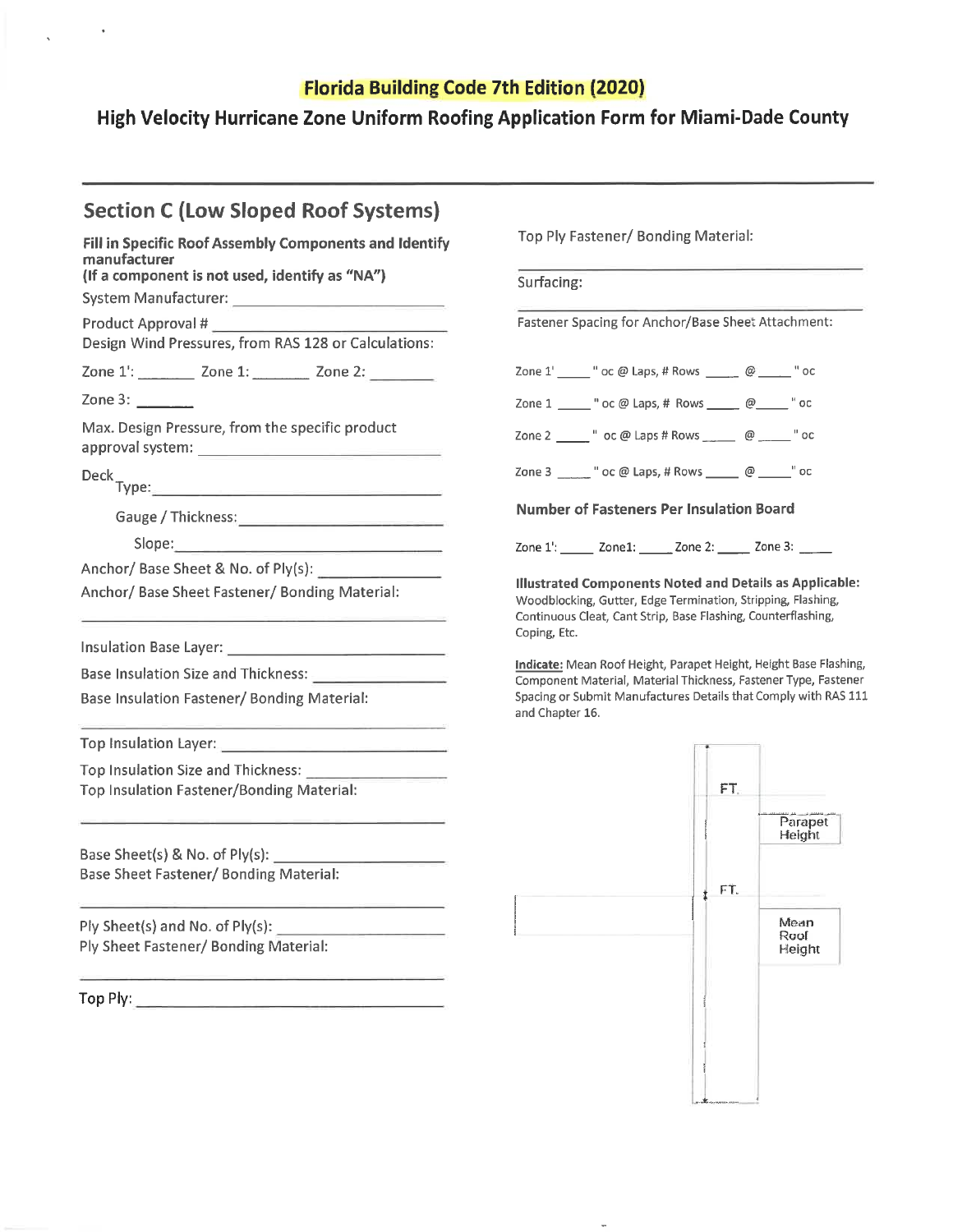# High Velocity Hurricane Zone Uniform Roofing Application Form for Miami-Dade County

| <b>Section D (Steep Sloped Roof System)</b> |            |                    |                                                                                                                                                                                                                                |                                                                                                                            |                                                                                                                                                                                                                                      |
|---------------------------------------------|------------|--------------------|--------------------------------------------------------------------------------------------------------------------------------------------------------------------------------------------------------------------------------|----------------------------------------------------------------------------------------------------------------------------|--------------------------------------------------------------------------------------------------------------------------------------------------------------------------------------------------------------------------------------|
|                                             |            |                    | Roof System Manufacturer: contact and the contact of the contact and the contact and the contact of the contact of the contact and the contact of the contact of the contact of the contact of the contact of the contact of t |                                                                                                                            |                                                                                                                                                                                                                                      |
|                                             |            |                    |                                                                                                                                                                                                                                |                                                                                                                            |                                                                                                                                                                                                                                      |
|                                             |            |                    | Minimum Design Wind Pressures, From Applicable RAS 127 Table or Calculations:                                                                                                                                                  |                                                                                                                            |                                                                                                                                                                                                                                      |
|                                             |            |                    | Zone1: _______ Zone 2e: _______ Zone2n: _______ Zone 2r: _______ Zone 3e: ______ Zone 3r: _______                                                                                                                              |                                                                                                                            |                                                                                                                                                                                                                                      |
|                                             |            |                    | Slope Range: $Q \ge 2:12$ to $\le 4:12$ $Q > 4:12$ to $\le 6:12$ $Q > 6:12$ to $\le 12:12$                                                                                                                                     |                                                                                                                            |                                                                                                                                                                                                                                      |
|                                             |            |                    | Roof Shape: O All Hip Roof C Gable Roof or Partial Gable/Hip Roof                                                                                                                                                              |                                                                                                                            |                                                                                                                                                                                                                                      |
|                                             | Deck Type: |                    | <u> 1989 - Johann Marie Barn, mars eta inperiodo</u>                                                                                                                                                                           |                                                                                                                            |                                                                                                                                                                                                                                      |
| Roof Slope:                                 |            | Underlayment Type: |                                                                                                                                                                                                                                | <u> Alexandro Alexandro Alexandro Alexandro Alexandro Alexandro Alexandro Alexandro Alexandro Alexandro Alexandro Alex</u> |                                                                                                                                                                                                                                      |
| $\therefore$ 12                             |            | Insulation:        |                                                                                                                                                                                                                                |                                                                                                                            | the control of the control of the control of the control of the control of the control of                                                                                                                                            |
|                                             |            | Fire Barrier:      |                                                                                                                                                                                                                                | <u> 1989 - Andrea Angel, Amerikaansk politik (</u>                                                                         |                                                                                                                                                                                                                                      |
| <b>Ridge Ventilation?</b>                   |            |                    | Fastener Type & Spacing:                                                                                                                                                                                                       |                                                                                                                            | <u> 1989 - Jan Stein Stein Stein Stein Stein Stein Stein Stein Stein Stein Stein Stein Stein Stein Stein Stein Stein Stein Stein Stein Stein Stein Stein Stein Stein Stein Stein Stein Stein Stein Stein Stein Stein Stein Stein</u> |
|                                             |            |                    | Cap Sheet Type:                                                                                                                                                                                                                |                                                                                                                            | the control of the state of the control of the control of the control of the control of the control of the control of the control of the control of the control of the control of the control of the control of the control of       |
|                                             |            |                    | Cap Sheet Attachment:                                                                                                                                                                                                          |                                                                                                                            |                                                                                                                                                                                                                                      |
|                                             |            |                    |                                                                                                                                                                                                                                | <b>Roof Covering:</b>                                                                                                      |                                                                                                                                                                                                                                      |
|                                             |            |                    | Drip Edge Type & Size:                                                                                                                                                                                                         |                                                                                                                            |                                                                                                                                                                                                                                      |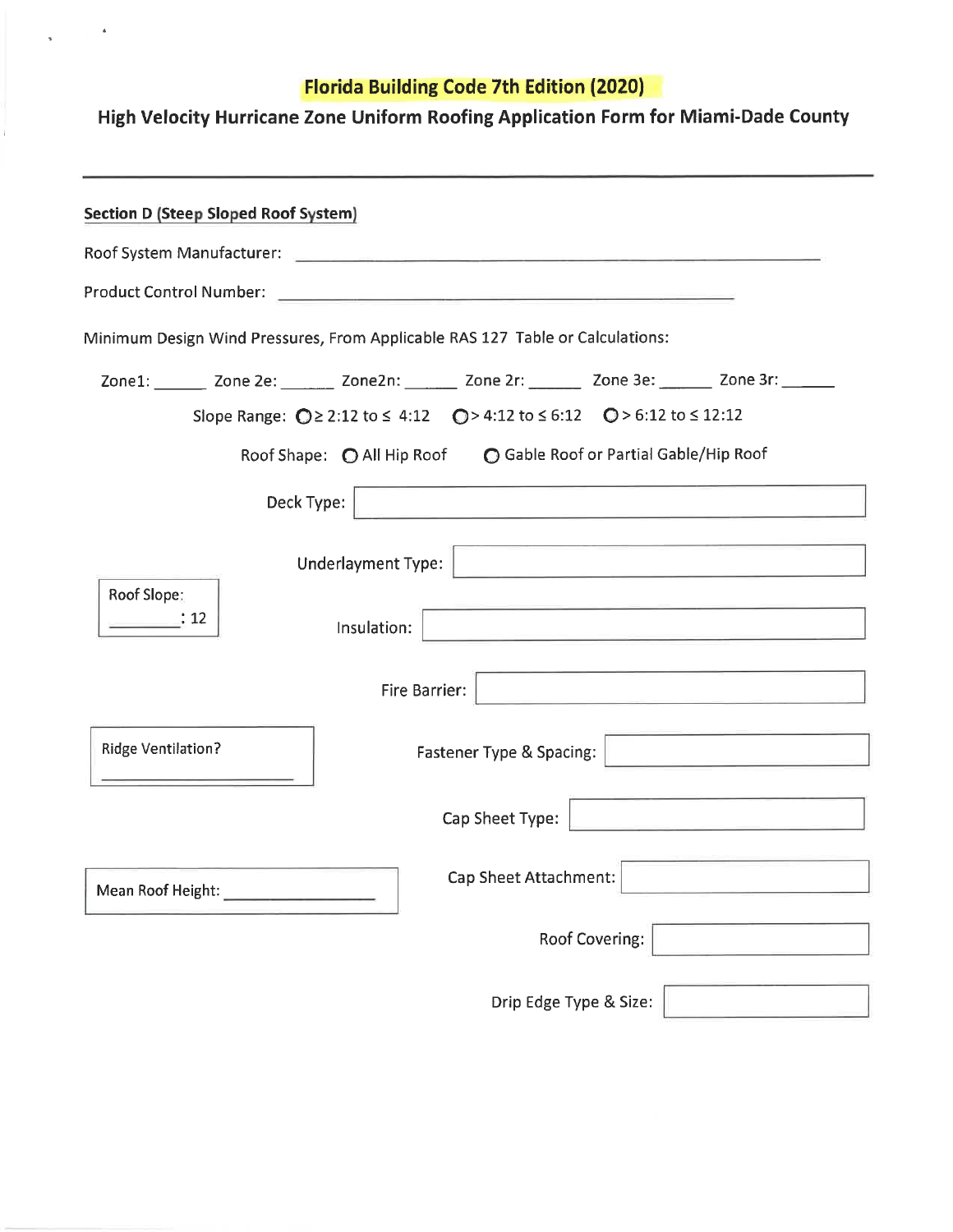#### Florida Building Code 7th Edition (2020) High Velocity Hurricane Zone Uniform Roofing Application Form for Miami-Dade County **Section E (Tile Calculations)**

For Moment based tile systems, choose Method 1. Compare the values for M<sub>r</sub> with the values from M<sub>f.</sub> If the M<sub>f</sub> values are greater than or equal to the M<sub>r</sub> values for each area of the roof, then the tile attachment method is acceptable.

#### Method 1\* " Moment Based Tile Calculations per RAS 127" Enter positive uplift pressures when using this table



#### Tile attachment method:

Alternate Tile attachment method :

For Uplift Based tile systems use Method 3. Compare the values for F' with the values for Fr. If the F' values are greater than or equal to the Fr values for each area of the roof, then the tile attachment method is acceptable.

#### Method 3\* "Uplift Based Tile Calculations per RAS 127"

|  |  |                                                                                                                                              | $(2 \text{one 1: } \_\_\_\_ x \perp = \_\_\_\_ x \vee = \_\_\_\_ x \vee = \_\_\_\_\_ ) - (w) \times \cos \theta \_\_\_\_\_\_ ) = Fr_1 \_\_\_\_\_ \$ Product Approval F': |
|--|--|----------------------------------------------------------------------------------------------------------------------------------------------|--------------------------------------------------------------------------------------------------------------------------------------------------------------------------|
|  |  | $(2$ one 2e: $x L = x W = x W = (w) x cos θ$ (2000) = Fr <sub>2e</sub>                                                                       | Product Approval F': _______                                                                                                                                             |
|  |  |                                                                                                                                              |                                                                                                                                                                          |
|  |  | (Zone 2r: ______ x L = _____ x W = _____ ) – (w) x cos θ ______ ) = Fr <sub>2r</sub> _____                                                   | Product Approval F': _______                                                                                                                                             |
|  |  | $(2 \text{one } 3 \text{e}:$ $x \text{ } k =$ $x \text{ } W =$ $x \text{ } W =$ $($ w $) \times \text{cos } \theta$ $($                      | Product Approval F': _______                                                                                                                                             |
|  |  | $(2 \text{one } 3r:$ $x \perp =$ $x \vee y =$ $x \vee y =$ $(x \vee y) = (w) \times \cos \theta$ $(2 \text{one } 3r:$ $x \perp y) = Fr_{3r}$ | Product Approval F':                                                                                                                                                     |

#### \*Method 2 "Simplified Tile Calculations" only applicable in Broward County.

| Symbol                      | Where to Find                                                                                            |
|-----------------------------|----------------------------------------------------------------------------------------------------------|
| Zones 1, 2e, 2n, 2r, 3e, 3r | From the applicable Table in RAS-127 or be an engineering<br>analysis prepared by a PE based upon ASCE 7 |
| н                           | Job Site                                                                                                 |
|                             | Job Site                                                                                                 |
|                             | Product Approval / Notice of Acceptance                                                                  |
| $M_{\sigma}$                | Product Approval / Notice of Acceptance                                                                  |
| M£                          | Product Approval / Notice of Acceptance                                                                  |
| $M_r$                       | Calculated                                                                                               |
|                             | Product Approval / Notice of Acceptance                                                                  |
| l۳۳                         | Calculated                                                                                               |
| w                           | Product Approval / Notice of Acceptance                                                                  |
| L=Length W= Width           | Product Approval / Notice of Acceptance                                                                  |
|                             |                                                                                                          |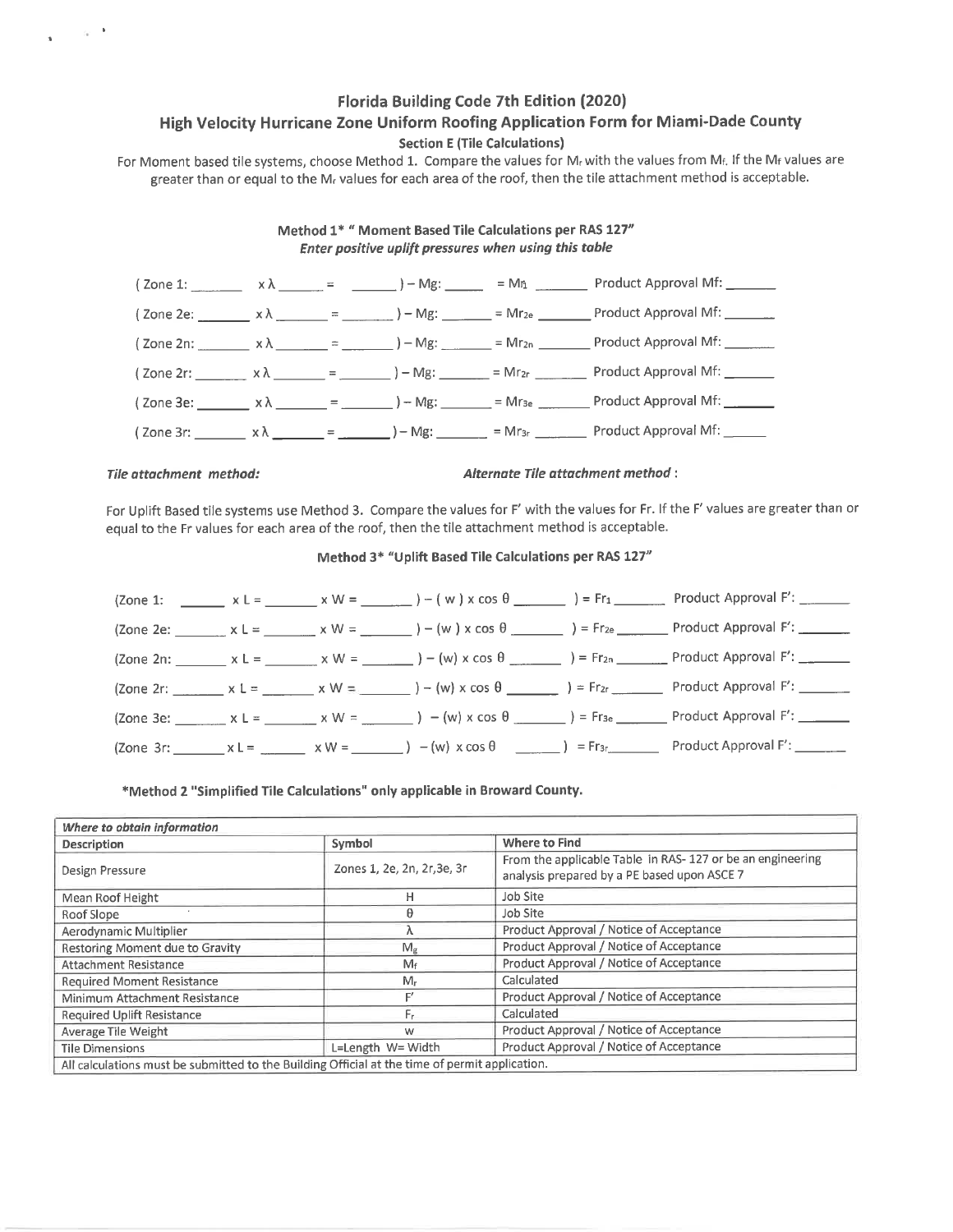

 $\epsilon$ 

 $\sim$ 

# **Commercial Reroofing Statement for Existing Buildings**

| <b>Contractor Name:</b>                                                                                                                                                                                                                                                                                                             |
|-------------------------------------------------------------------------------------------------------------------------------------------------------------------------------------------------------------------------------------------------------------------------------------------------------------------------------------|
| <b>Process Number:</b>                                                                                                                                                                                                                                                                                                              |
| <b>Job Address:</b>                                                                                                                                                                                                                                                                                                                 |
| The following applicable statements, for low slope roof systems only, are required to be<br>completed when applying for commercial reroofing permit applications.                                                                                                                                                                   |
| Is there insulation in the existing roof system? Yes $\Box$ No $\Box$<br>If yes, then I attest that the insulation to be installed in the proposed roofing system shall have the<br>same thickness and R-Value as the existing insulation. Note: Structures built after March 15, 1979<br>must comply with the Florida Energy Code. |
| <b>Architect</b><br>P.E.<br>$\mathsf{L}$<br><b>Roofing Contractor</b><br>License Number:                                                                                                                                                                                                                                            |
| Signature:<br>(required)                                                                                                                                                                                                                                                                                                            |
| <b>No Change</b>                                                                                                                                                                                                                                                                                                                    |
| I attest that the proposed roofing system is an exact replacement of the existing roofing system. I also<br>attest that existing overflow drains and/or scuppers are sized so that no more than 5" of water will<br>accumulate on any portion of this roof, should the primary drainage system be blocked. 1616.3 FBC               |
| <b>Architect</b><br>$\square$ P.E.<br><b>Roofing Contractor</b><br><b>License Number:</b>                                                                                                                                                                                                                                           |
| Signature:<br>(required)                                                                                                                                                                                                                                                                                                            |
| Change to the roofing system<br>Roofing permit applications in other than Group R-3 occupancy, involving a change in the roofing<br>system and recovery applications must include signed and sealed calculations for the supporting<br>structure, and a statement as follows.                                                       |
| "I have reviewed the structural and drainage adequacy of the existing roof structure with<br>regard to the proposed roofing system and hereby approve the installation as proposed."                                                                                                                                                |
| <b>Architect</b><br><b>P.E.</b><br>License Number:                                                                                                                                                                                                                                                                                  |
| Signature:<br>(required)                                                                                                                                                                                                                                                                                                            |